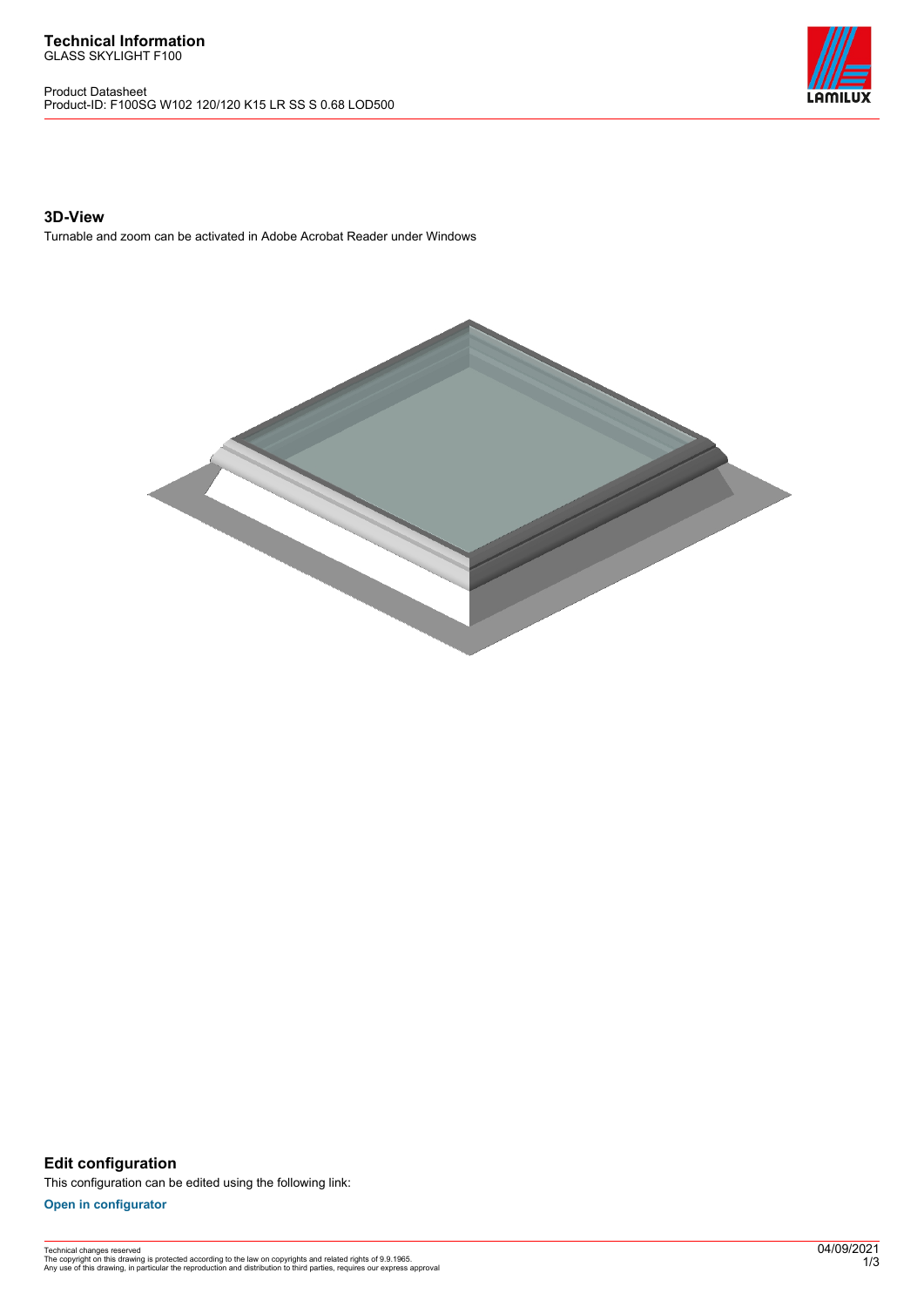Product Datasheet Product-ID: F100SG W102 120/120 K15 LR SS S 0.68 LOD500



## **Product Features**

| <b>Attribute</b>                                                                                            | <b>Value</b>                                                    |
|-------------------------------------------------------------------------------------------------------------|-----------------------------------------------------------------|
| <b>GLASS SKYLIGHT F100</b>                                                                                  |                                                                 |
| product ID                                                                                                  | F100SG W102 120/120 K15 LR SS S 0.68 LOD500                     |
| level of detail                                                                                             | <b>LOD 500</b>                                                  |
|                                                                                                             | lower LOD value = simplified selection and reduced              |
|                                                                                                             | geometry                                                        |
| <b>UPPER PART</b>                                                                                           |                                                                 |
| order size, top roof edge size (OKD) [cm]                                                                   | 120 / 120                                                       |
| clear dimension (LM) [cm]                                                                                   | 102 / 102                                                       |
| exit hatch                                                                                                  | no exit hatch                                                   |
| glazing                                                                                                     |                                                                 |
| heat transition coefficient                                                                                 | 1.1                                                             |
| colouring                                                                                                   | clear                                                           |
| glazing type                                                                                                | heat insulation glass                                           |
| shading                                                                                                     | no                                                              |
| <b>UPSTAND</b>                                                                                              |                                                                 |
| type of upstand                                                                                             | GRP upstand                                                     |
| height [cm]                                                                                                 | 15                                                              |
| features                                                                                                    |                                                                 |
| better heat insulation upstand                                                                              | no                                                              |
| suspension lip for storage of the roof line                                                                 | no                                                              |
| PVC rail                                                                                                    | no                                                              |
| <b>DRIVE</b>                                                                                                |                                                                 |
| type of drive                                                                                               | without                                                         |
| YOUR CONFIGURATION HAS THE FOLLOWING QUALITIES                                                              |                                                                 |
| OKD width                                                                                                   | 120 cm                                                          |
| OKD length                                                                                                  | 120 cm                                                          |
| LM width                                                                                                    | 102 cm                                                          |
| LM length                                                                                                   | 102 cm                                                          |
| height of upstand                                                                                           | 15 cm                                                           |
| thermal transition Ug                                                                                       | ca. 1.1 W/(m <sup>2</sup> K)                                    |
| noise insulation level Rw,p                                                                                 | ca. 38 dB                                                       |
| light transmission T                                                                                        | ca. 80 %                                                        |
| energy transmission                                                                                         | ca. 57 %                                                        |
| snow load                                                                                                   | 0.68 kN/m <sup>2</sup> (assumption and basis of interpretation) |
| product standard                                                                                            | EN 1873-2                                                       |
| fall-through protection                                                                                     | fall-through proof (according to GS BAU 18)                     |
| construction material class upstand                                                                         | E (according to EN 13501-1)                                     |
| construction material class glazing                                                                         | A1 (according to EN 13501-1)                                    |
| hail resistance class                                                                                       | HW5 (according to VKF standard)                                 |
| NOTE! After checking the local conditions, the design of the glazing and the drive may have to be adjusted. |                                                                 |